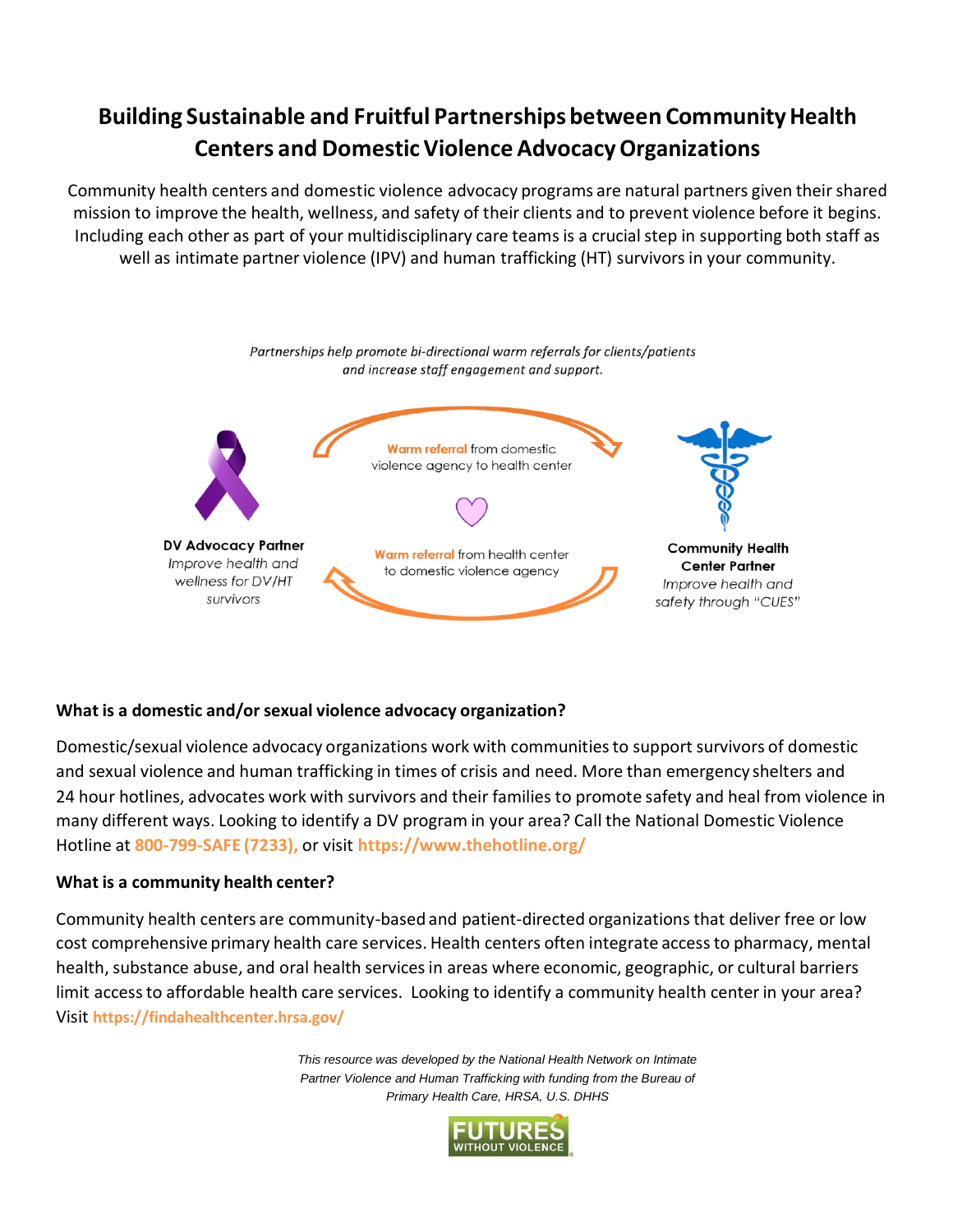### **How can this partnership benefit community health center staff and patients?**

Establishing formal partnerships is crucial to building on trauma-informed care, health equity, and healingcentered engagement. Partnerships offer:

- **Supportforstaff wellness and healing** Being connected through partnership offers the opportunity for staff to address their own personal trauma and health.
- **The ability to rely on the expertise of your partners** For health centerstaff, know that advocates are experts in the survivor safety planning and self-determination and can support you in how you work with survivors.
- **Improved health and safety outcomes** For people who are surviving an abusive relationship including trafficked survivors, or those living with trauma from previous abuse, the sooner they are connected to health and advocacy support services, the sooner they will be able to address underlying reasons for their health issues and identify safety supports.
	- o Partnerships also provide a pathway to increased access to COVID-19 testing, care, and vaccinations for survivors and their children.
- **Opportunitiesto adopt trauma-informed, health equity and healing centered engagement strategies to enhance your approaches** – Health centers and DV programs have the ability to establish environments that address the intersections of health and DV across agencies.

Just as you will be able to rely on your partners, they will get a lot of value from being connected to you!

**How do we start to partner?** Meet with the leadership of your partner DV program/health center (see accompanying guiding worksheet)

- 1. Determine shared values of the partnership: Why are we doing this? What collaborative efforts have been initiated before (if anything) and what was the outcome?
- 2. Share information about each other's services: What services do you provide to your patients/clients?
- 3. How will your two agencies be able to support each other's staff and patients/clients?
- 4. Decide on shared goals for creating a strong partnership: What do you want to build together? How will you leverage funding sources to achieve your goals?
- 5. How has the impact of COVID-19 on clients/patients shifted the work you do? What are the related benefits of partnership with a DV program or health center that would help you address those needs?

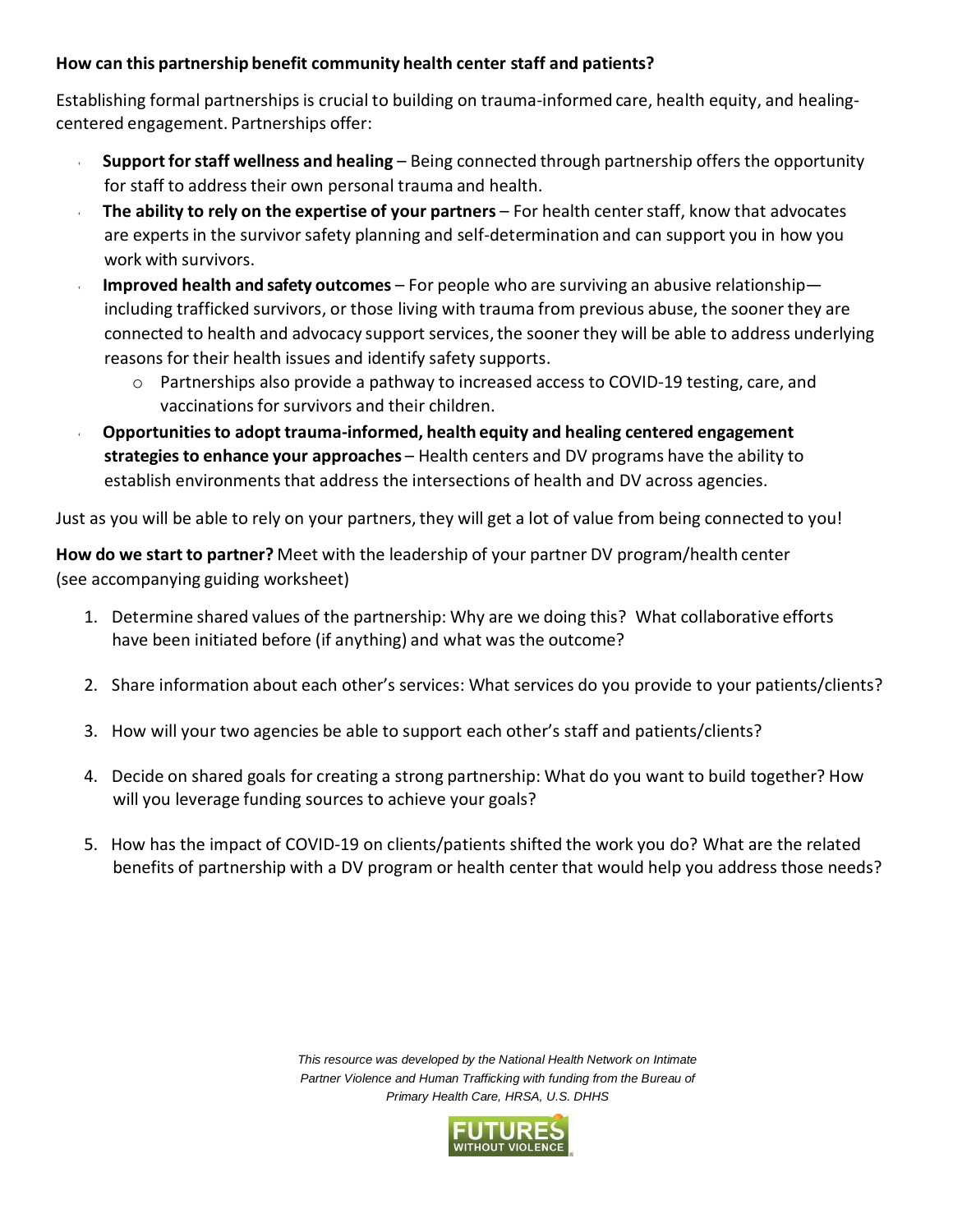#### **PARTNERSHIPBUILDING WORKSHEET**

#### *Use this tool to initiate discussions between community health center and DV advocacy staff.*

## **Whatservices doesthe DV advocacy partner provide to survivors?**

 $\Box$  Drop in support and safety planning (virtual and in-person?)  $\Box$  Emergency and short term shelter  $\Box$  Advocacy for longer term housing  $\Box$  24-hour hotlines for crisis safety planning  $\Box$  Legal support or representation  $\square$  Court accompaniment  $\Box$  Support groups and access to mental health services  $\Box$  Children's programs  $\Box$  Childcare  $\Box$  Health/wellness promotion  $\Box$  Case management  $\Box$  Police/criminal justice advocacy  $\Box$  Financial/economic advocacy and support  $\Box$  Food pantry access  $\Box$  COVID-19 support (financial, shelter, hotel voucher, housing support, etc.)  $\Box$  Other service: Other service: \_

#### **Beginning questionsfor health center staff to ask their advocate partner:**

- What can survivors expect when they connect with an advocate at the DV program? What's different about these services now during COVID-19?
- What is the best way for the community health center to make a warm referral to an advocate?
- When are advocates available to speak to community health center patients over the phone, via zoom or by text?
- Are advocates available to meet survivors in person at the health center? Is mobile advocacy offered? How is virtual support offered?
- Do they serve survivors of human trafficking and exploitation?
- What languages are spoken by staff? What language access tools or approaches are used at the program?
- Does the DV program offer any culturally or population specific services (e.g. LGBTQIA+, youth, etc.)

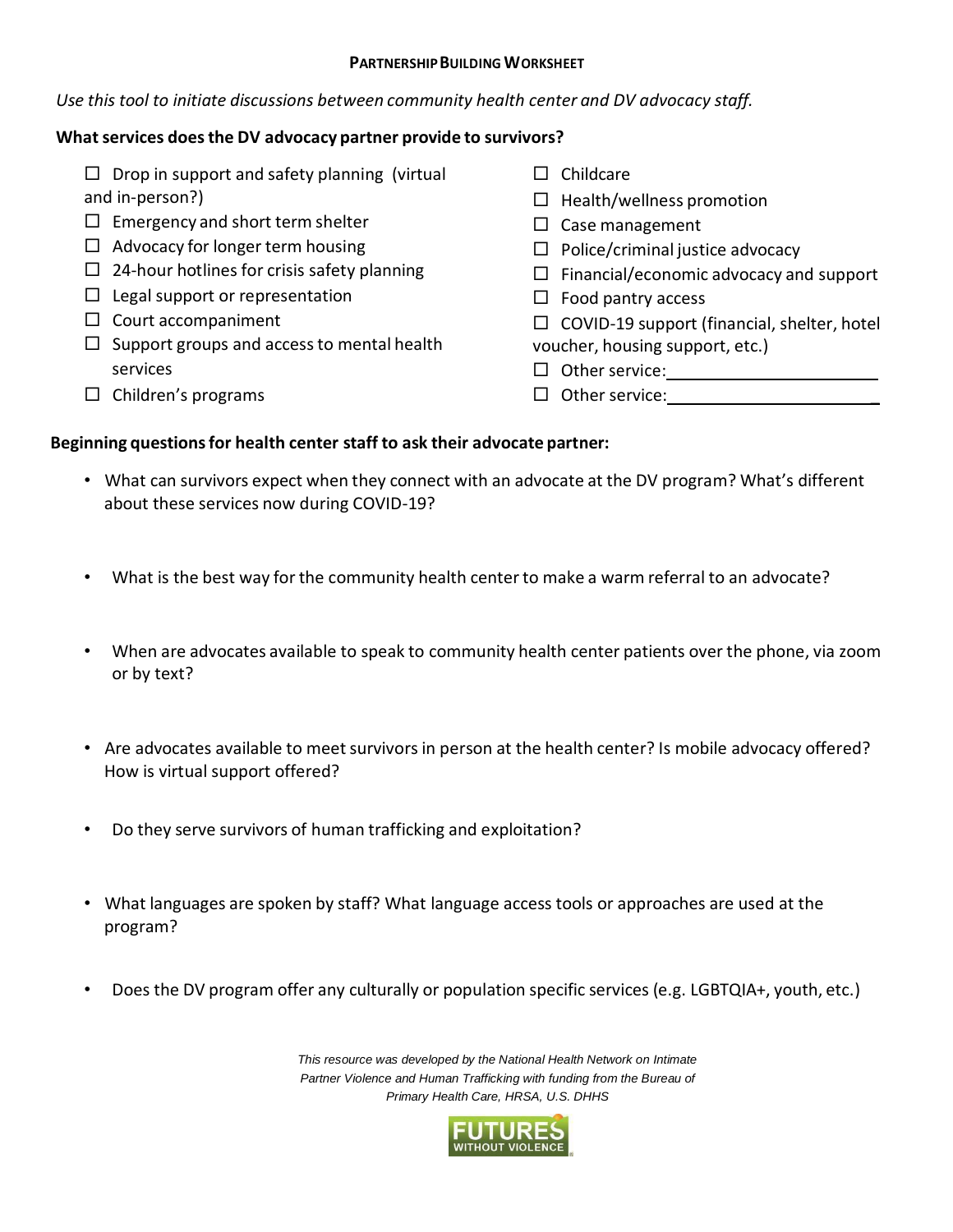### **Whatservices doesthe community health center partner provide?**

- $\Box$  Health services regardless of patients' ability to pay and charge for services on a sliding fee scale
- $\Box$  Primary care services for adolescents, adults, elders and the whole family
- $\square$  COVID-19 testing (walk-up/drive through and in person?)
- $\square$  Pharmacy
- $\Box$  Reproductive and sexual health: birth control, emergency contraception, pregnancy options counseling
- $\Box$  Vaccinations and well child visits
- $\Box$  HIV and STI testing, treatment and care
- $\Box$  Prenatal care including opportunities to
- work with doulas or midwives
- $\Box$  Perinatal and post-partum care

### **Other questionsfor community health center partner:**

- Have we worked together before? What did that look like?
- Do they focus on any specific communities or populations?
- What languages are spoken by onsite staff, and what language access resources are used?
- Who on staff will primarily be referring survivorsto the DV advocacy partner? (All staff, medical assistants, social worker, etc.)
- Does the health center have resources for translation and transportation that can be leveraged to assist clients?
- What resources and services are available related to COVID-19?



- $\Box$  Substance dependency support
- $\Box$  Mental and behavioral health services
- $\Box$  Health care enrollment specialists
- $\Box$  Operate under the direction of patientmajority governing boards of autonomous community-based organizations
- $\Box$  Extended urgent care hours
- $\Box$  Transportation for patients
- $\Box$  Language access and resources
- $\Box$  Programs and support for people experiencing homelessness
- $\Box$  Programs and support for agricultural and migrant workers
- $\Box$  Mobile health care
- $\Box$  Oral health care service